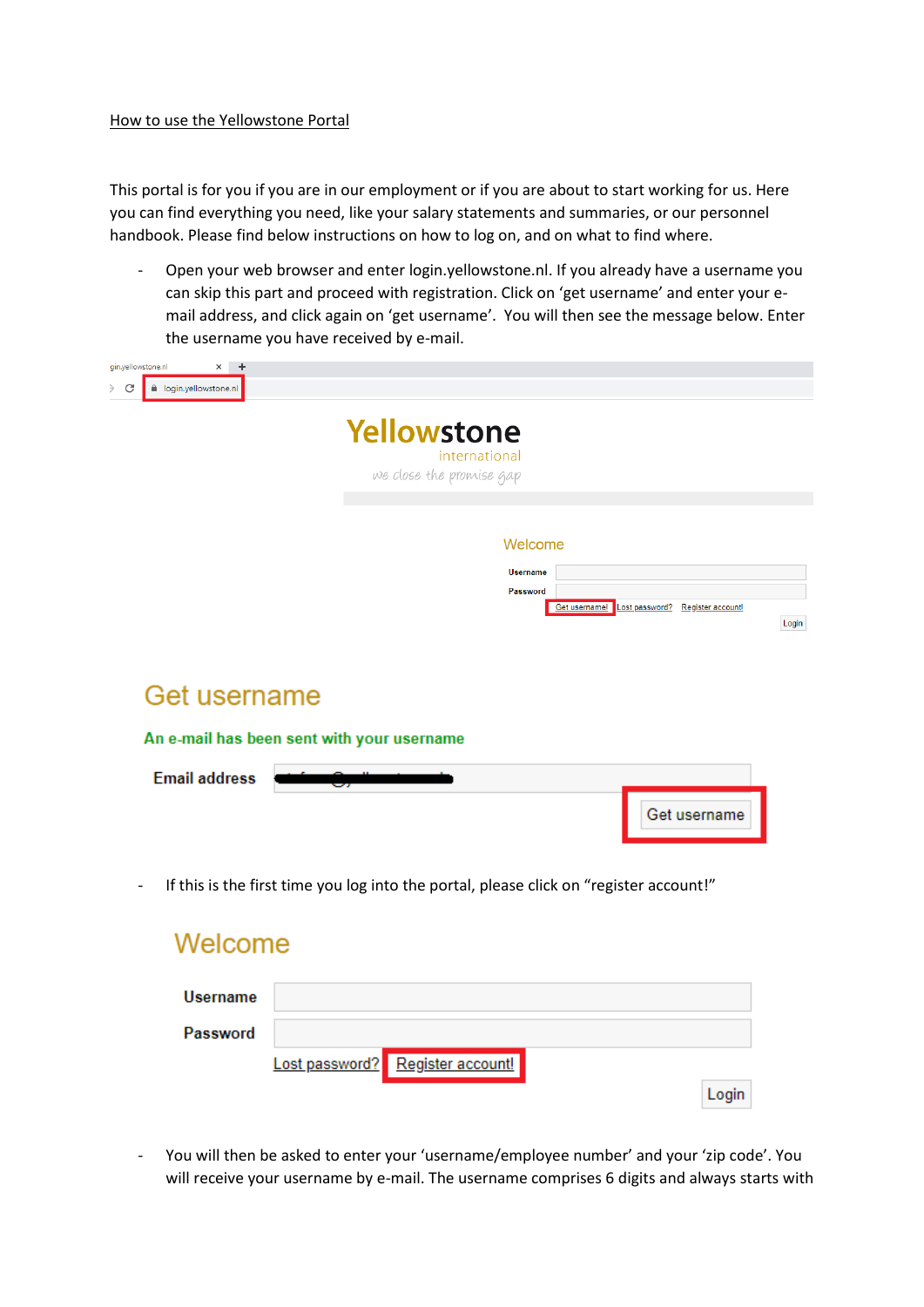00. Your zip code means the four digits of your postcode. In the example below the employee number is 004968 and the post code 5653MA. Then click on 'register account'

| Register account           |        |                                                                                                            |                  |
|----------------------------|--------|------------------------------------------------------------------------------------------------------------|------------------|
| Username / Employee number | 004968 |                                                                                                            |                  |
| Zip code                   | 5653   |                                                                                                            |                  |
|                            |        | 2 <sup>Prease</sup> provide the digits of your zip code<br>2e.g. your zipcode 1111 AA, please provide 1111 |                  |
|                            |        | 3                                                                                                          | Register account |

- You will now see the message below. Please remember that the e-mail will be sent to the address we have on file for you.

| Register account           |                                                                                              |                  |
|----------------------------|----------------------------------------------------------------------------------------------|------------------|
| An e-mail has been sent to | with a generated password                                                                    |                  |
| Username / Employee number | 003754                                                                                       |                  |
| Zip code                   | 3437                                                                                         |                  |
|                            | Please provide the digits of your zip code<br>e.g. your zipcode 1111 AA, please provide 1111 |                  |
|                            |                                                                                              | Register account |

You will receive an e-mail from [noreply@yellowstone.nl](mailto:noreply@yellowstone.nl) containing your username and password.

|                     | noreply@yellowstone.nl                                  |
|---------------------|---------------------------------------------------------|
|                     | New password for login.yellowstone.nl                   |
| Aar                 |                                                         |
| <b>Action Items</b> |                                                         |
| Hello,              |                                                         |
|                     | A password for login.yellowstone.nl has been generated. |
|                     | Your username is: 004968 Your password is: 0GT8sWgf     |
|                     |                                                         |

After a succesful login please change your password as soon as possible

Regards, yellowstone.nl

- Now click on 'home' and enter the username and password you received, and click on 'login'.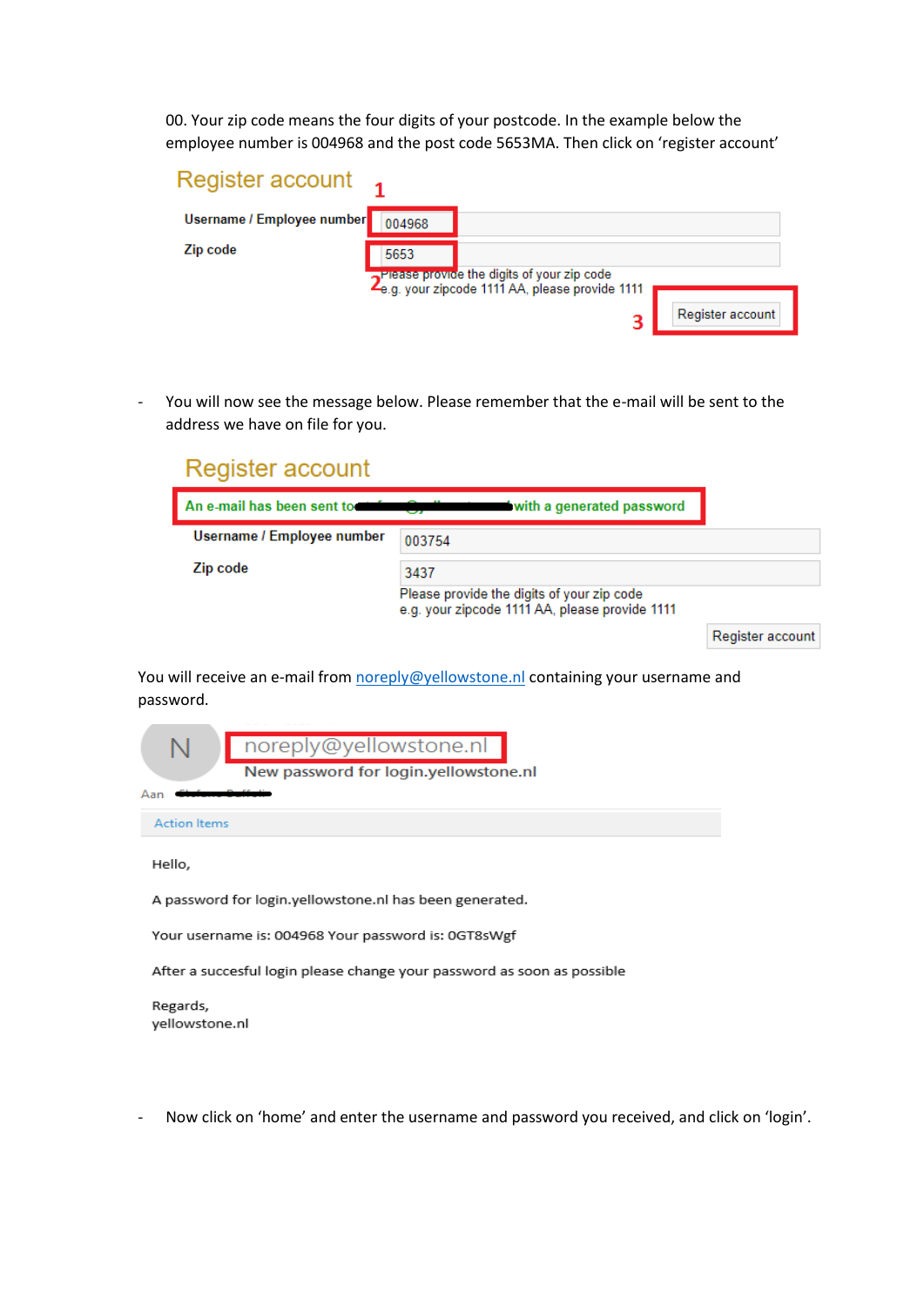| Welcome         |        |                                  |       |
|-----------------|--------|----------------------------------|-------|
| <b>Username</b> | 004968 |                                  |       |
| Password        |        |                                  |       |
|                 |        | Lost password? Register account! | Login |

This will take you to your home page, where you can find your name and address. Please immediately notify your contact at Yellowstone if your details are incorrect. If you log in for the first time, please change your password by clicking on 'change password'. Enter the password you received by e-mail, and then enter a new password, and confirm that new password. After you have done this, you will get the message that you have changed your password successfully.

| Change password                                                                                                                                                                         |                                                                                                                                                 |
|-----------------------------------------------------------------------------------------------------------------------------------------------------------------------------------------|-------------------------------------------------------------------------------------------------------------------------------------------------|
|                                                                                                                                                                                         | <b>Example 1 Password changed successfully</b><br>New password must contain: 8 characters, 1 lower case character, 1 upper case character and 1 |
| Old password                                                                                                                                                                            |                                                                                                                                                 |
| In addition to your name and address, you can also find the details of your client in the<br>portal, the start and end date of your contract, the distance on which we base your travel | من المنظم المواقع المن المناطق المناطق المستقلة المواقع المن المناطق المناطق المناطق المستقلة المستقلة المستقلة المستقلة                        |

allowance and the term for payments to you. The payment term starts when we receive your approved hours or our client's self-billing invoice. Under 'contract' you will find all documents that you must sign. You can do so by clicking on the relevant document. We will send you an e-mail with further instructions. .



**Action Items** 

 $\Delta$ an

Dear Yellow,

A contract has been submitted by Yellowstone Managed Services B.V. for your signature.

Please click on the link below to view the contract and accept the terms and conditions by signing the contract.

View contract and sign

Regards, Yellowstone Managed Services B.V. Home